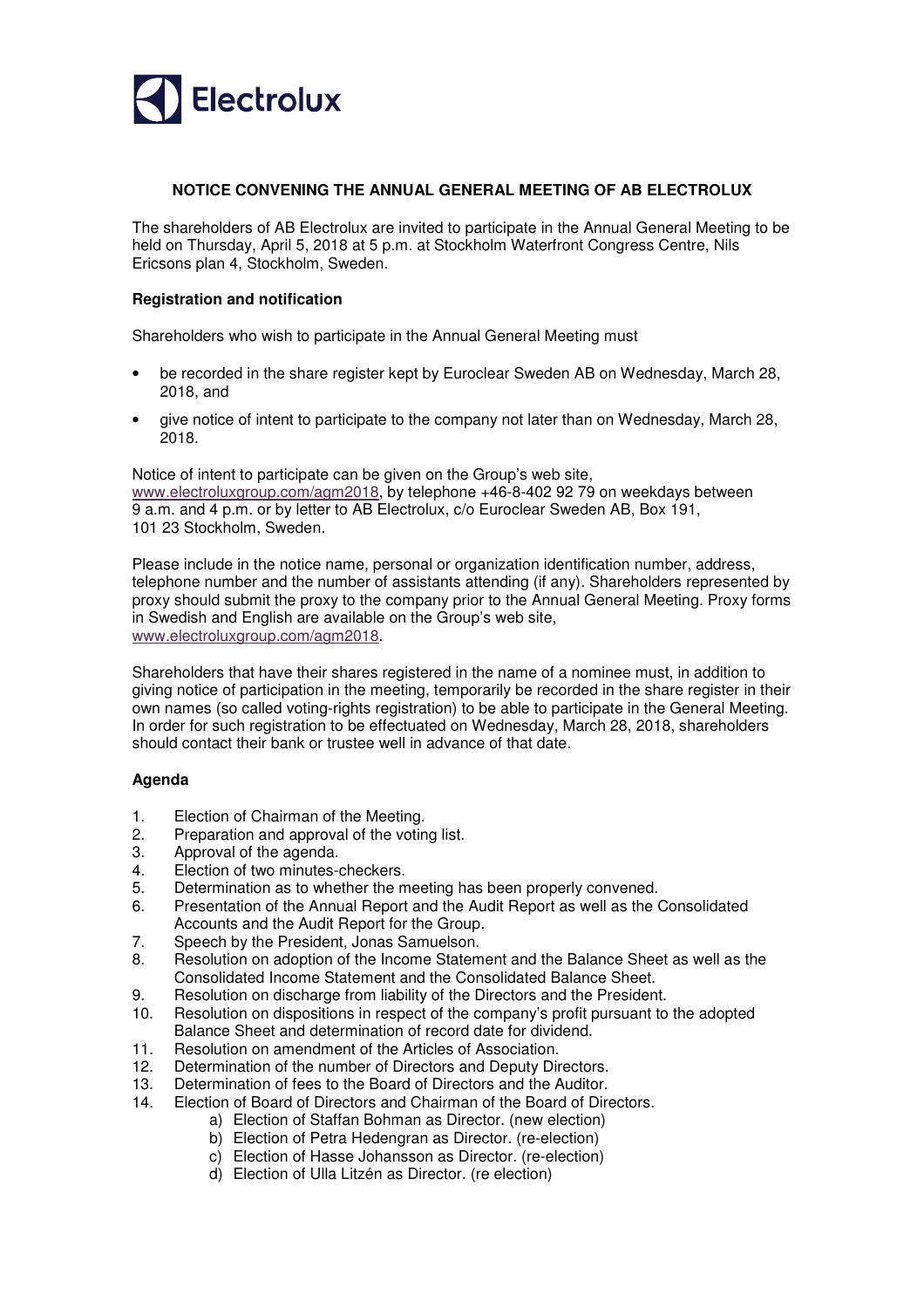

- e) Election of Bert Nordberg as Director. (re-election)
- f) Election of Fredrik Persson as Director. (re-election)
- g) Election of David Porter as Director. (re-election)
- h) Election of Jonas Samuelson as Director. (re-election)
- i) Election of Ulrika Saxon as Director. (re-election)
- j) Election of Kai Wärn as Director. (re-election)
- k) Election of Staffan Bohman as Chairman. (new election)
- 15. Election of Auditor.
- 16. Resolution on remuneration guidelines for the Electrolux Group Management.
- 17. Resolution on implementation of a performance based, long-term share program for 2018.
- 18. Resolutions on
	- a) acquisition of own shares,
	- b) transfer of own shares on account of company acquisitions and
	- c) transfer of own shares on account of the share program for 2016.
- 19. Closing of the meeting.

# **Item 1 – Chairman of the Meeting**

The Electrolux nomination committee, consisting of the Chairman Johan Forssell, Investor AB, and the members Kaj Thorén, Alecta, Marianne Nilsson, Swedbank Robur funds, and Carine Smith Ihenacho, Norges Bank Investment Management, Ronnie Leten and Fredrik Persson, Chairman and Director, respectively, of the Board of Directors of the company, proposes:

• Eva Hägg, member of the Swedish Bar Association, as chairman of the Annual General Meeting.

# **Item 10 – Dividend and record date**

The Board of Directors proposes a dividend for 2017 of SEK 8.30 per share. The dividend is proposed to be paid in two equal installments of SEK 4.15 per installment and share, the first with the record date Monday, April 9, 2018, and the second with the record date Tuesday October 9, 2018. Subject to resolution by the General Meeting in accordance with this proposal, the first installment of dividend is expected to be distributed by Euroclear Sweden AB on Thursday, April 12, 2018 and the second installment on Friday, October 12, 2018.

### **Item 11 – Amendment of the Articles of Association**

The Board of Directors proposes that the Annual General Meeting decides that the first paragraph of article 7 in the Articles of Association shall be amended as outlined below:

### **Current wording Proposed amended wording**

Article 7 first paragraph Article 7 first paragraph For the audit of the Company, not less than one and not more than two authorized accounting firms or two auditors with two deputy auditors shall be appointed at a General Meeting. The appointment as auditor shall apply until the close of the Annual General Meeting that is held during the fourth financial year after the election of the auditor.

For the audit of the Company, not less than one and not more than two authorized accounting firms or two auditors with two deputy auditors shall be appointed at a General Meeting. The appointment as auditor shall apply until the close of the Annual General Meeting that is held during the first, second, third or fourth financial year after the election of the auditor.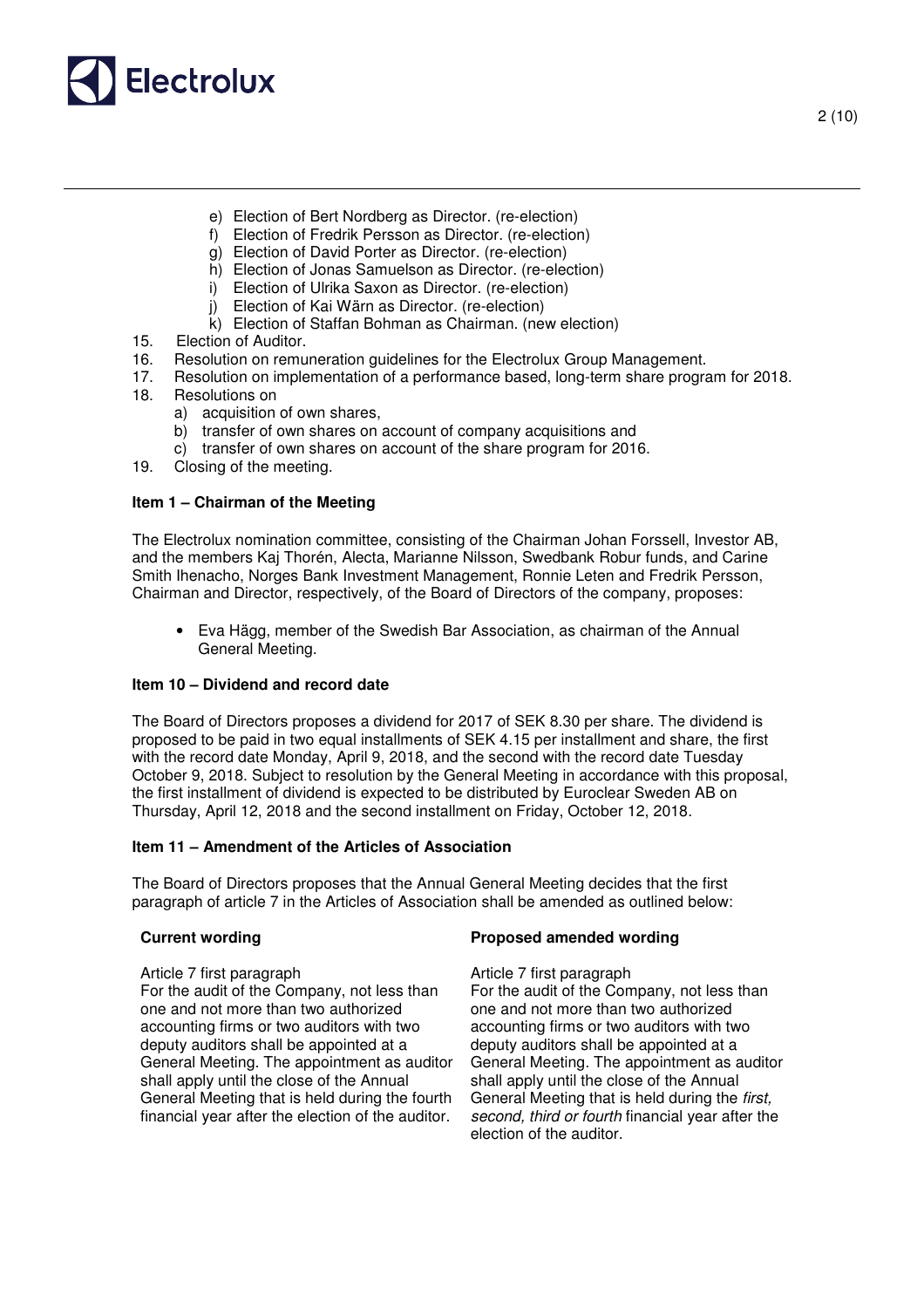

## **Item 12 – Number of Directors**

The nomination committee proposes:

• Ten Directors and no Deputy Directors.

## **Item 13 – Fees to the Board of Directors and the Auditor**

The nomination committee proposes Directors' fees as follows:

- SEK 2,150,000 to the Chairman of the Board of Directors and SEK 600,000 to each of the other Directors appointed by the Annual General Meeting not employed by Electrolux; and
- for committee work, to the members who are appointed by the Board of Directors: SEK 260,000 to the Chairman of the audit committee and SEK 140,000 to each of the other members of the committee and SEK 125,000 to the Chairman of the remuneration committee and SEK 75,000 to each of the other members of the committee.

The Nomination Committee also proposes that the Auditor's fee be paid as incurred, for the Auditor's term of office, on approved account.

# **Items 14 – Election of the Board of Directors and Chairman of the Board**

The nomination committee proposes:

- Re-election of the Directors Petra Hedengran, Hasse Johansson, Ulla Litzén, Bert Nordberg, Fredrik Persson, David Porter, Jonas Samuelson, Ulrika Saxon and Kai Wärn.
- Election of Staffan Bohman as new Director.
- Election of Staffan Bohman as Chairman of the Board of Directors.

### **Item 15 – Election of Auditor**

The Nomination Committee proposes, in accordance with the recommendation by the Audit Committee, election of the audit firm Deloitte AB as the company's auditor for the period until the end of the 2019 Annual General Meeting.

The Audit Committee recommends election of the audit firm Deloitte AB as the preferred alternative and election of the audit firm PricewaterhouseCoopers AB as the secondary alternative. Deloitte AB is the Audit Committee's preferred alternative for the following reasons. Deloitte has relevant experience from large multinational listed companies and fully meet Electrolux requirements in terms of competence, resources, quality and tools. Deloitte has also made the most attractive offer compared to the other firms with respect to lead team, audit profile, work procedure, local presence and fee level.

The Nomination Committee's proposal is subject to the Annual General Meeting approving the proposal by the Board of Directors to amend article 7 of the company's Articles of Association regarding the term of office for the auditor (item 11).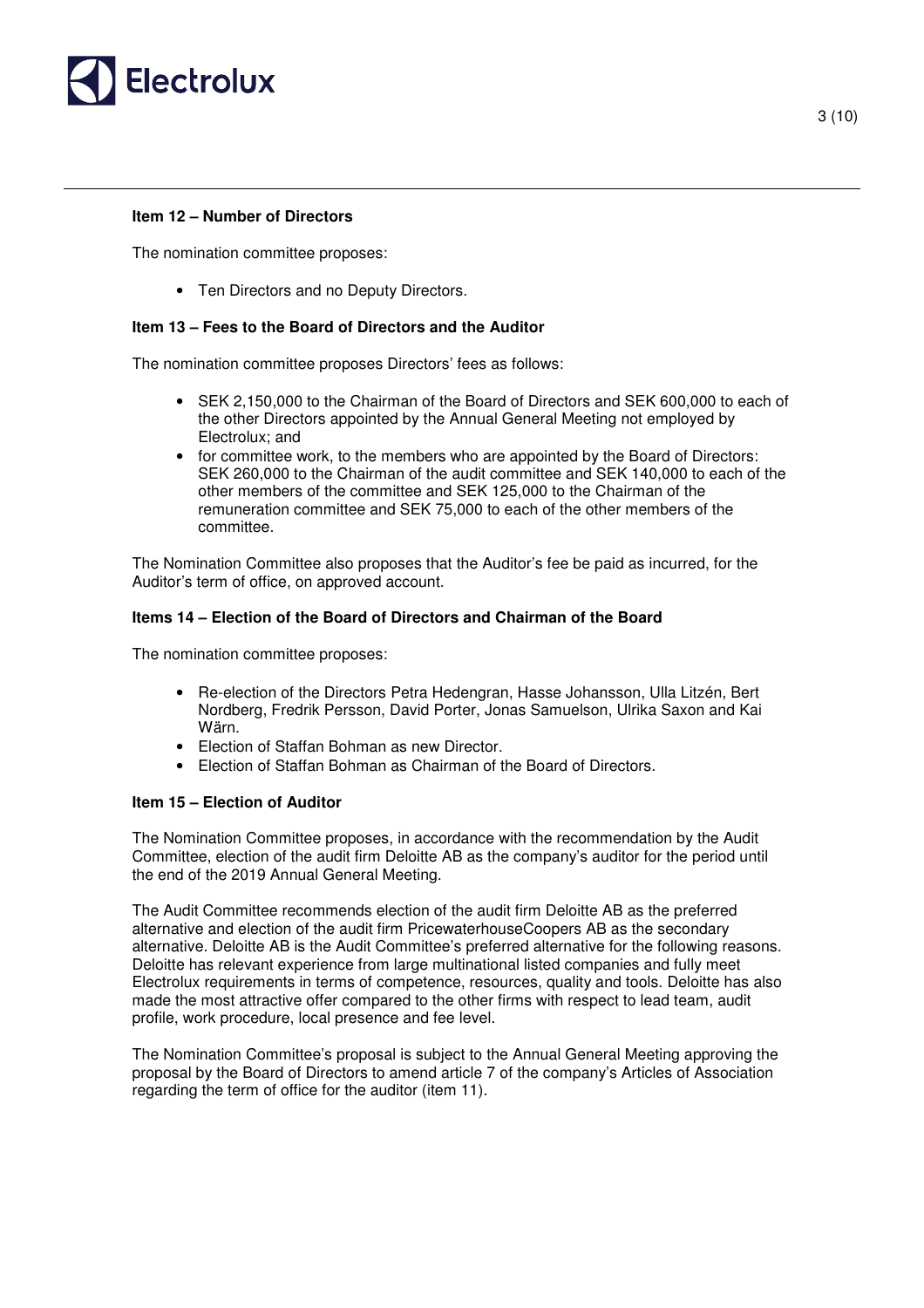

# **Item 16 – Remuneration guidelines for the Electrolux Group Management**

The Board of Directors proposes that the Annual General Meeting approve guidelines for remuneration and other terms of employment for the Electrolux Group Management on the following terms:

The guidelines set forth herein, that correspond to those resolved at the Annual General Meeting 2017, shall apply to the remuneration and other terms of employment for the President and CEO and other members of Group Management of Electrolux ("Group Management"). Group Management currently comprises twelve executives.

The principles shall be applied for employment agreements entered into after the Annual General Meeting in 2018 and for changes made to existing employment agreements thereafter.

Remuneration for the President and CEO is resolved upon by the AB Electrolux Board of Directors, based on the recommendation of the Remuneration Committee. Remuneration for other members of Group Management is resolved upon by the Remuneration Committee and reported to the Board of Directors.

Note 27 of the Annual Report includes a detailed description of existing remuneration arrangements for Group Management, including fixed and variable compensation, long-term incentive programs and other benefits.

# **Guidelines**

Electrolux shall strive to offer total remuneration that is fair and competitive in relation to the country or region of employment of each Group Management member. The remuneration terms shall emphasize 'pay for performance', and vary with the performance of the individual and the Group. The total remuneration for Group Management may comprise the components set forth hereafter.

### **Fixed compensation**

The Annual Base Salary ("ABS") shall be competitive relative to the relevant country market and reflect the scope of the job responsibilities. Salary levels shall be reviewed periodically (usually annually) to ensure continued competitiveness and to recognize individual performance.

### **Variable compensation**

Following the 'pay for performance' principle, variable compensation shall represent a significant portion of the total compensation opportunity for Group Management. Variable compensation shall always be measured against pre-defined targets and have a maximum above which no pay out shall be made.

Variable compensation shall principally relate to financial performance targets.

Non-financial targets may also be used in order to strengthen the focus on delivering on the Group's strategic plans. The targets shall be specific, clear, measurable and time bound and be determined by the Board of Directors.

### **Short Term Incentive (STI)**

Group Management members shall participate in an STI (short term incentive) plan under which they may receive variable compensation. The objectives in the STI plan shall mainly be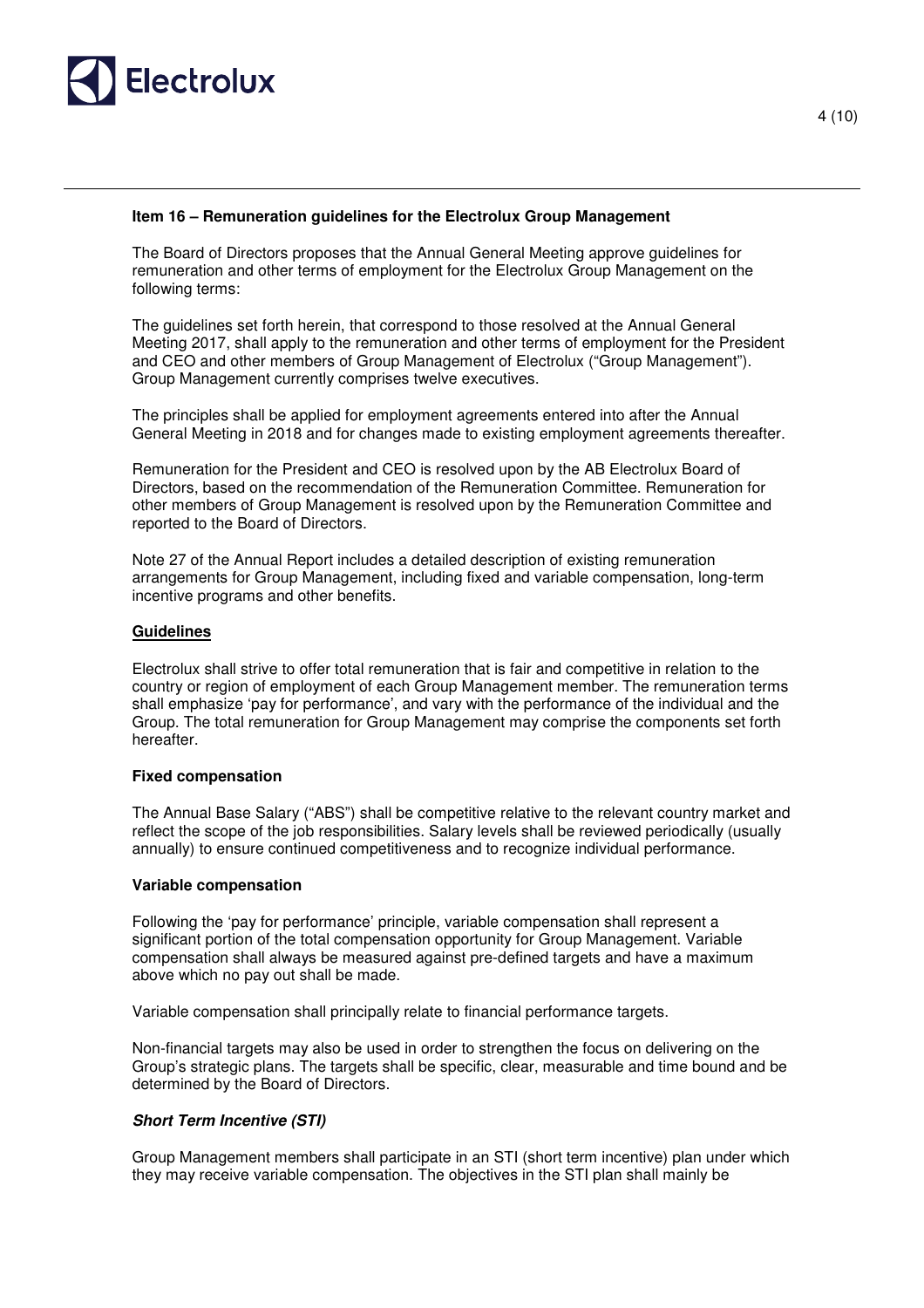

financial. These shall be set based on annual financial performance of the Group and, for the sector heads, of the sector for which the Group Management member is responsible.

The maximum STI entitlements shall be dependent on job position and may amount up to a maximum of 100 per cent of ABS. Reflecting current market conditions, the STI entitlement for Group Management members in the U.S. may amount up to a maximum of 150 per cent of ABS if the maximum performance level is reached.

STI payments for 2018 are estimated<sup>1</sup> to range between no payout at minimum level and SEK 65m (excluding social costs) at maximum level.

### **Long Term Incentive (LTI**)

Each year, the Board of Directors will evaluate whether or not a long-term incentive program shall be proposed to the General Meeting. Long-term incentive programs shall always be designed with the aim to further enhance the common interest of participating employees and Electrolux shareholders of a good long-term development for Electrolux.

The costs for the LTI program proposed for 2018 are estimated<sup>2</sup> to SEK 461m (including social costs) at maximum level. For information on the proposed LTI program, please refer to the Board's separate proposal.

#### **Extraordinary arrangements**

Other variable compensation may be approved in extraordinary circumstances under the conditions that such extraordinary arrangement, in addition to the target requirements set out above, is made for recruitment or retention purposes, is agreed on an individual basis, does not exceed three (3) times the ABS and is earned and/or paid out in installments over a minimum period of two (2) years.

Costs for extraordinary arrangements during 2017 amounts to approximately SEK 3.2m. Costs for extraordinary arrangements which have not yet been paid out are currently estimated to approximately SEK 3.2m.

### **Pension and Benefits**

Old age pension, disability benefits and medical benefits shall be designed to reflect home country practices and requirements. When possible, pension plans shall be based on defined contribution. In individual cases, depending on tax and/or social security legislation to which the individual is subject, other schemes and mechanisms for pension benefits may be approved.

Other benefits may be provided on individual level or to the entire Group Management. These benefits shall not constitute a material portion of total remuneration.

#### **Notice of Termination and Severance Pay**

The notice period shall be twelve months if the Group takes the initiative and six months if the Group Management member takes the initiative.

In individual cases, severance pay may be approved in addition to the notice periods. Severance pay may only be payable upon the Group's termination of the employment arrangement or where a Group Management member gives notice as the result of an important

 $\overline{a}$ 

<sup>&</sup>lt;sup>1</sup> Estimation made on the assumption that Group Management is unchanged.

<sup>&</sup>lt;sup>2</sup> See footnote 1 above.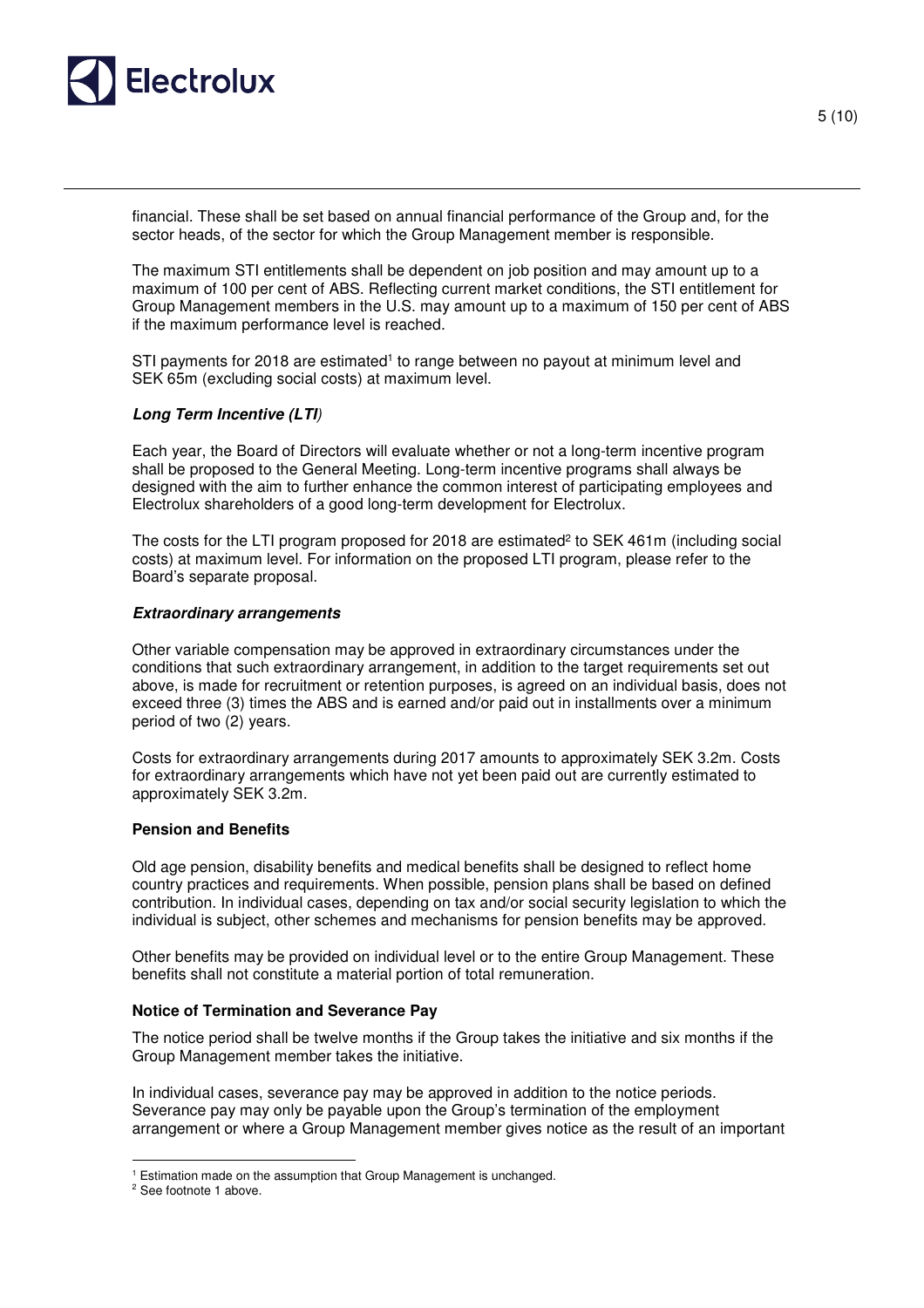

 $\overline{a}$ 

6 (10)

change in the working situation, because of which he or she can no longer perform to standard. This may be the case in e.g. the event of a substantial change in ownership of Electrolux in combination with a change in reporting line and/or job scope.

Severance pay may for the individual include the continuation of the ABS for a period of up to twelve months following termination of the employment agreement; no other benefits shall be included. These payments shall be reduced with the equivalent value of any income that the individual earns during that period of up to twelve months from other sources, whether from employment or independent activities.

# **Deviations from the guidelines**

The Board of Directors shall be entitled to deviate from these guidelines if special reasons for doing so exist in any individual case.

# **Item 17 – Implementation of a performance based long-term share program for 2018**

The Board of Directors has decided to propose a long-term incentive program for 2018. The Board is convinced that the proposed program will be beneficial to the company's shareholders as it will contribute to the possibilities to recruit and retain competent employees, is expected to increase the commitment and the motivation of the program participants and will strengthen the participants' ties to the Electrolux Group and its shareholders.

The Board of Directors proposes, in view of the above, that the Annual General Meeting resolves to implement a performance based, long-term share program for 2018 (the "Share Program 2018") with the following principal terms and conditions:

- a) The program is proposed to include up to 350 senior managers and key employees of the Electrolux Group, who are divided into six groups; the President and CEO ("Group 1"), other members of Group Management ("Group 2"), and four additional groups for other senior managers and key employees ("Group 3-6"). Invitation to participate in the program shall be provided by Electrolux no later than on May 16, 2018.
- b) Participants are offered to be allocated Performance Shares, provided that the participant remains employed until January 1, 2021. Exemptions to this requirement may be prescribed in specific cases, including a participant's death, disability, retirement or the divestiture of the participant's employing company from the Electrolux Group.
- c) The Performance Shares shall be based on maximum performance values for each participant category. The maximum performance value for the participants in Group 1 will be 100 per cent of the participant's annual base salary for 2018, for participants in Group 2, 90 per cent of the participant's annual base salary for 2018, for participants in Group 3, 80 per cent of the participant's annual base salary for 2018, for participants in Group 4, 60 per cent of the participant's annual base salary for 2018, for participants in Group 5, 50 per cent of the participant's annual base salary for 2018, and for participants in Group 6, 40 per cent of the participant's annual base salary for 2018. The total sum of the maximum values of the Performance Shares thus defined for all participants will not exceed SEK 373m excluding social costs.
- d) Each maximum value shall thereafter be converted into a maximum number of Performance Shares<sup>3</sup>, based on the average closing price paid for Electrolux B shares on Nasdaq Stockholm during a period of ten trading days before the day the participants are

<sup>&</sup>lt;sup>3</sup> With a possibility for the Board of Directors to make adjustments for extraordinary events such as bonus issue, split, rights issue and/or other similar events.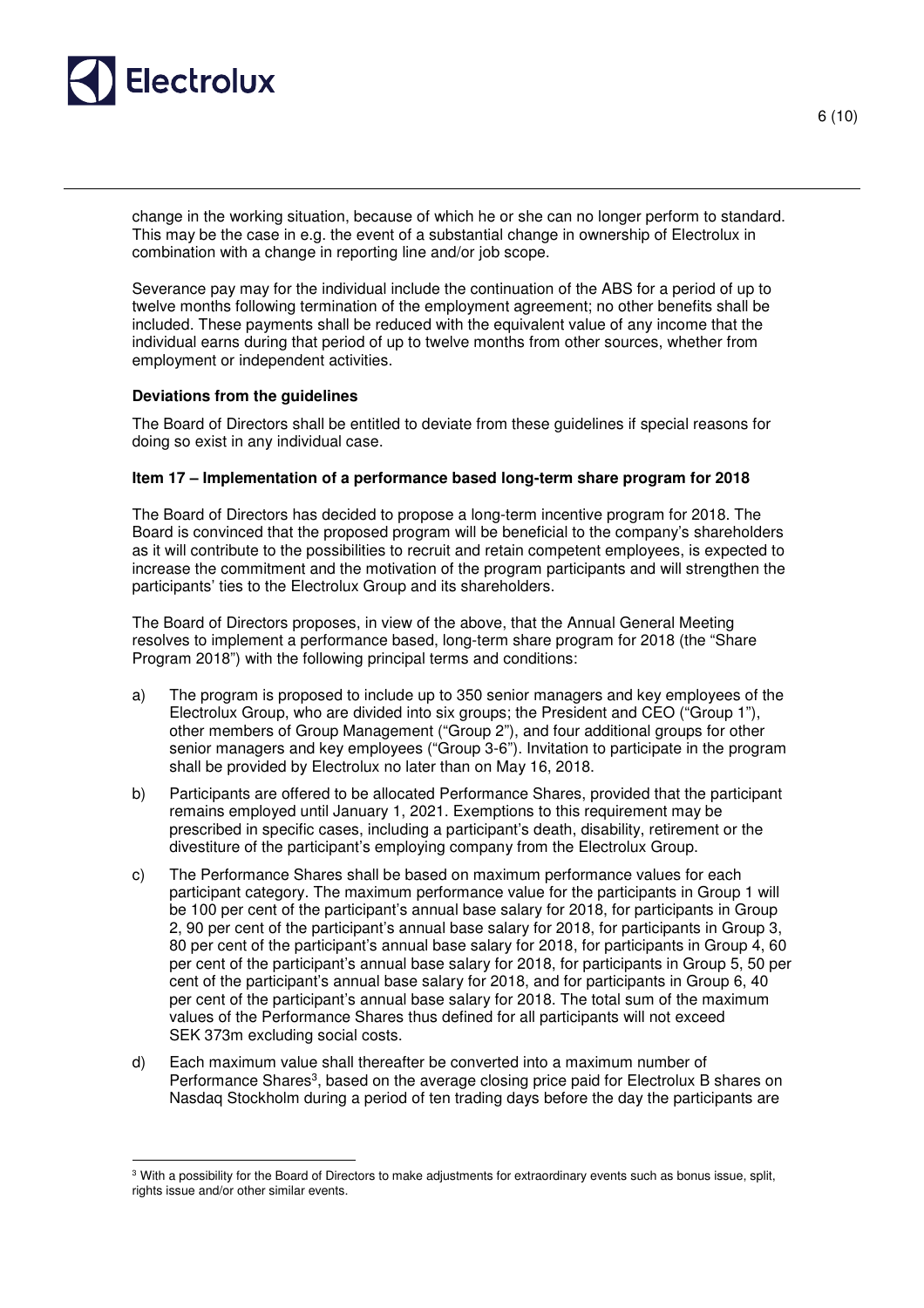

7 (10)

invited to participate in the program, reduced by the present value of estimated dividend payments for the period until shares are allotted.

- e) The calculation of the number of Performance Shares shall be connected to performance targets for the Group established by the Board for (i) earnings per share, (ii) return on net assets,<sup>4</sup> and (iii) adjusted organic sales growth<sup>5</sup>, for the 2018 financial year. The performance targets adopted by the Board will stipulate a minimum level and a maximum level, with the relative weight of the performance targets (i), (ii) and (iii) being 50 per cent, 40 per cent and 10 per cent respectively.
- f) Performance outcome of the established performance targets will be determined by the Board after the expiry of the one-year performance period. If the maximum performance level is reached or exceeded, the allocation will amount to (and will not exceed) the maximum number of Performance Shares following from c) and d). If performance is below the maximum level but exceeds the minimum level, a proportionate allocation of shares will be made. No allocation will be made if performance amounts to or is below the minimum level. Information on the performance targets and the outcome will be provided no later than in connection with the allocation of Performance Shares in accordance with h).
- g) The total award of Performance Shares may never exceed one (1) per cent of the total number of shares in Electrolux. If required, allotments shall be reduced to ensure that this dilution cap is observed.
- h) If all conditions in the Share Program 2018 are met, allocation of Performance Shares will take place in the first half of 2021. Allocation will be free of charge except for tax liabilities.
- i) Certain deviations in or adjustments of the terms and conditions for the Share Program 2018 may be made based on local rules and regulations as well as applicable market practice or market conditions, including cash settlement instead of delivery of shares under certain circumstances.
- j) The Board of Directors, or a committee established by the Board for these purposes, shall be responsible for the preparation and management of the Share Program 2018, within the framework of the aforementioned terms and conditions.
- k) If material changes would occur within the Electrolux Group or on the market that, according to the Board's assessment, would lead to the conditions for allocation of Performance Shares no longer being reasonable, the Board will have the right to make also other adjustments of the Share Program 2018, including e.g. a right to resolve on a reduced allotment of shares.

# **Costs for the Share Program 2018**

The total costs for the Share Program 2018 if the maximum number of Performance Shares are delivered, are estimated to a maximum of SEK 461m, which corresponds to approximately 2.5 per cent of total employment cost for 2017. The costs will be recognized over the years 2018-2020. The costs have been calculated as the sum of salary costs, including social costs, and administration costs for the program. Administration costs are estimated to be less than SEK 1m. If no allotment of shares is made, only administration costs will arise.

The salary costs have been calculated based on the value, at the start of the program, of the Performance Shares that may be allotted at maximum performance, with a reduction of the present value of estimated dividend payments during a three-year period. The estimate on maximum costs assumes maximum performance and that the number of participants that will  $\overline{a}$ 

<sup>4</sup> With a possibility for the Board of Directors to make adjustments to (i) and (ii) for extraordinary events.

<sup>5</sup>Adjusted organic sales growth is calculated as organic sales growth including total sales impact from acquisitions and divestments made in the year prior to the performance period.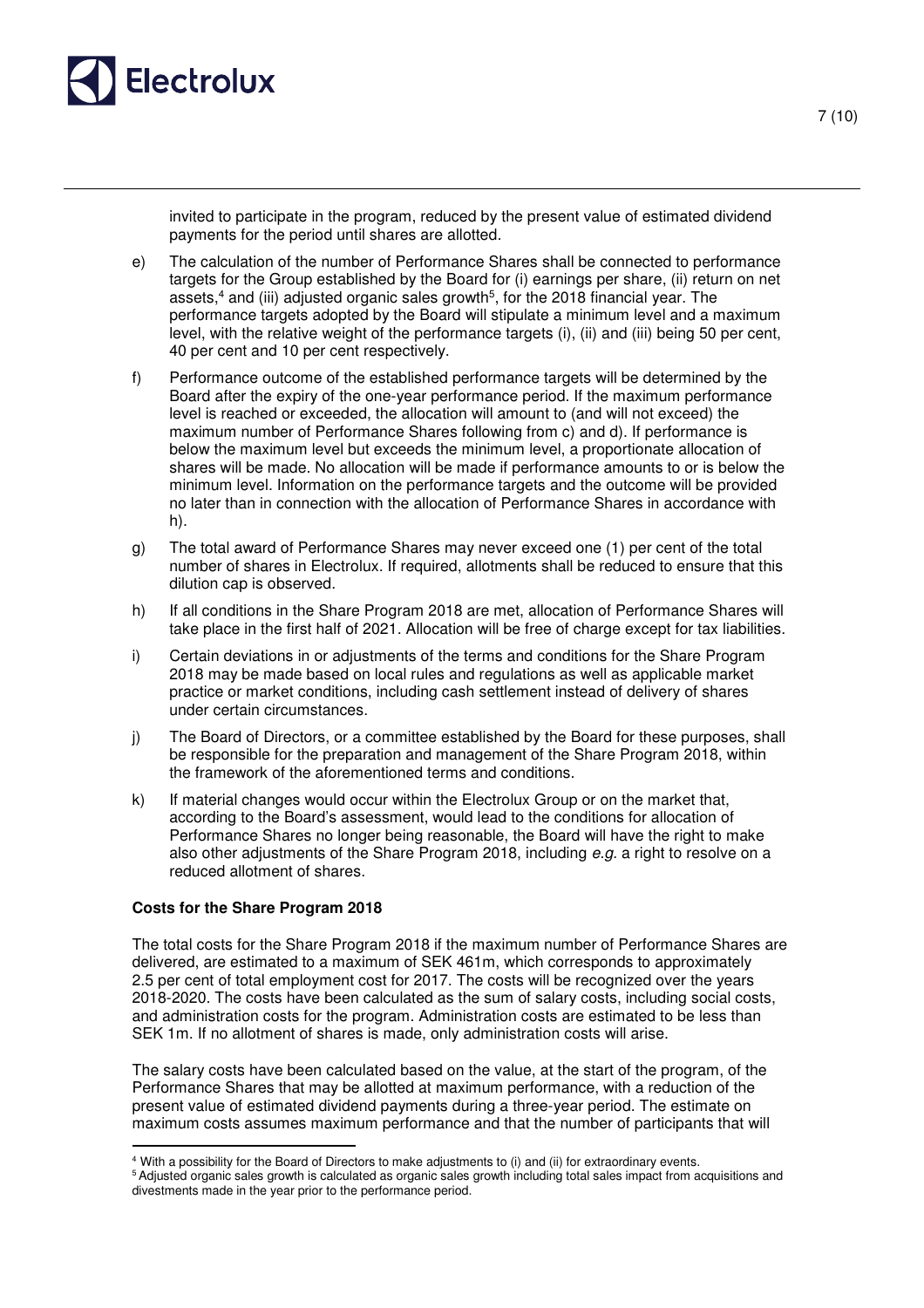

leave the Group during the performance period is the same as the historical average since the introduction of share programs in 2004. In the calculation, a maximum share price of SEK 348 per share has been applied.

If repurchased shares are allocated under the program the number of outstanding shares is estimated to increase with not more than 1,504,000 B shares.<sup>6</sup> Such maximum increase would have a dilutive effect on earnings per share of approximately 0.52 per cent. The total maximum increase in the number of outstanding shares of all outstanding share programs is estimated to not more than 3,547,800 B shares, corresponding to a dilutive effect on earnings per share of approximately 1.23 per cent. In this calculation, maximum allotment of shares has been assumed for Share Program 2018 and expected allotment has been assumed for the share programs for 2016 and 2017.

### **Hedging measures for the Share Program 2018**

The Board of Directors does not currently propose any method for securing the undertakings under the Share Program 2018. Delivery of Performance Shares in accordance with the terms of the Share Program 2018 will take place in 2021.

# **Preparation of the proposal for the Share Program 2018**

The proposal regarding the Share Program 2018 has been prepared by the Remuneration Committee and the Board of Directors.

# **Previous incentive programs in Electrolux**

For a description of the company's other share related incentive programs, reference is made to the annual report for 2017, note 27, and the company's website, www.electroluxgroup.com. In addition to the programs described, no other share related incentive programs have been implemented in Electrolux.

# **Item 18 – Acquisition and transfer of own shares**

Electrolux has previously, on the basis of authorizations by the Annual General Meetings, acquired own shares for the purpose of using these shares to finance potential company acquisitions and as a hedge for the company's share related incentive programs. As of January 1, 2018, Electrolux held 21,522,858 own B shares, corresponding to approximately 7.0 per cent of the total number of shares in the company.

The Board of Directors makes the assessment that it continues to be advantageous for the company to be able to adapt the company's capital structure, thereby contributing to increased shareholder value, and to continue to be able to use repurchased shares on account of potential company acquisitions and the company's share related incentive programs.

In view of the above, the Board of Directors proposes as follows.

# **A. Acquisition of own shares**

 $\overline{a}$ 

The Board of Directors proposes the Annual General Meeting to authorize the Board of Directors, for the period until the next Annual General Meeting on one or several occasions, to resolve on acquisitions of shares in the company as follows.

 $6$  With a possibility for the Board of Directors to make adjustments for extraordinary events such as bonus issue, split, rights issue and/or other similar events.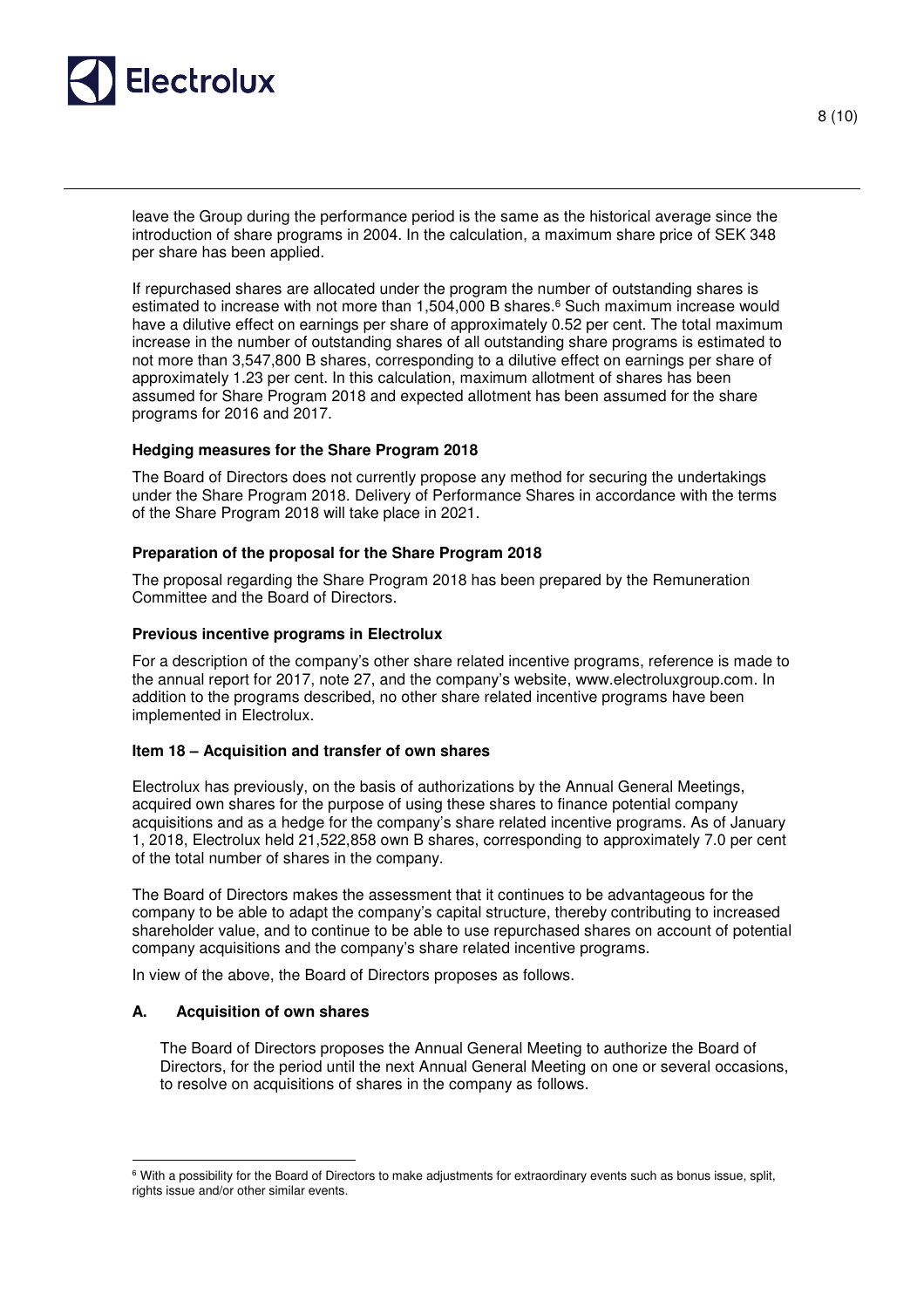

- 1. The company may acquire as a maximum so many B shares that, following each acquisition, the company holds at a maximum 10 per cent of all shares issued by the company.
- 2. The shares may be acquired on Nasdaq Stockholm.
- 3. Acquisition of shares may only be made at a price per share at each time within the prevailing price interval for the share.
- 4. Payment for the shares shall be made in cash.

The purpose of the proposal is to be able to use repurchased shares on account of potential company acquisitions and the company's share related incentive programs, and to be able to adapt the company's capital structure, thereby contributing to increased shareholder value.

The Board of Directors has issued a statement pursuant to Chapter 19, Section 22 of the Swedish Companies Act.

# **B. Transfer of own shares on account of company acquisitions**

The Board of Directors proposes the Annual General Meeting to authorize the Board of Directors, for the period until the next Annual General Meeting on one or several occasions, to resolve on transfers of the company's own shares in connection with or as a consequence of company acquisitions as follows.

- 1. Own B shares held by the company at the time of the Board of Director's decision may be transferred.
- 2. The shares may be transferred with deviation from the shareholders' preferential rights.
- 3. Transfer of shares may be made at a minimum price per share corresponding to an amount in close connection with the price of the company's shares on Nasdaq Stockholm at the time of the decision on the transfer.
- 4. Payment for the transferred shares may be made in cash, by contributions in kind or by a set-off of company debt.

### **C. Transfer of own shares on account of the share program for 2016**

The Board of Directors proposes, on account of the share program for 2016, that the Annual General Meeting resolves that the company shall be entitled, for the period until the next Annual General Meeting on one or several occasions, to transfer a maximum of 950,000 B shares in the company for the purpose of covering costs, including social security charges, that may arise as a result of the aforementioned program. Such transfers may take place on Nasdaq Stockholm at a price within the prevailing price interval from time to time.

### **Majority requirement**

In order for the resolutions by the General Meeting in accordance with the Board of Directors' proposals under items 11 and 18 above to be valid, the resolutions must be accepted by shareholders holding no less than two thirds of the votes cast as well as the shares represented at the General Meeting.

### **Shares and votes**

There are in total 308,920,308 shares in the company of which, as of February 27, 2018, 8,192,539 are A-shares, each carrying one vote, and 300,727,769 are B-shares, each carrying